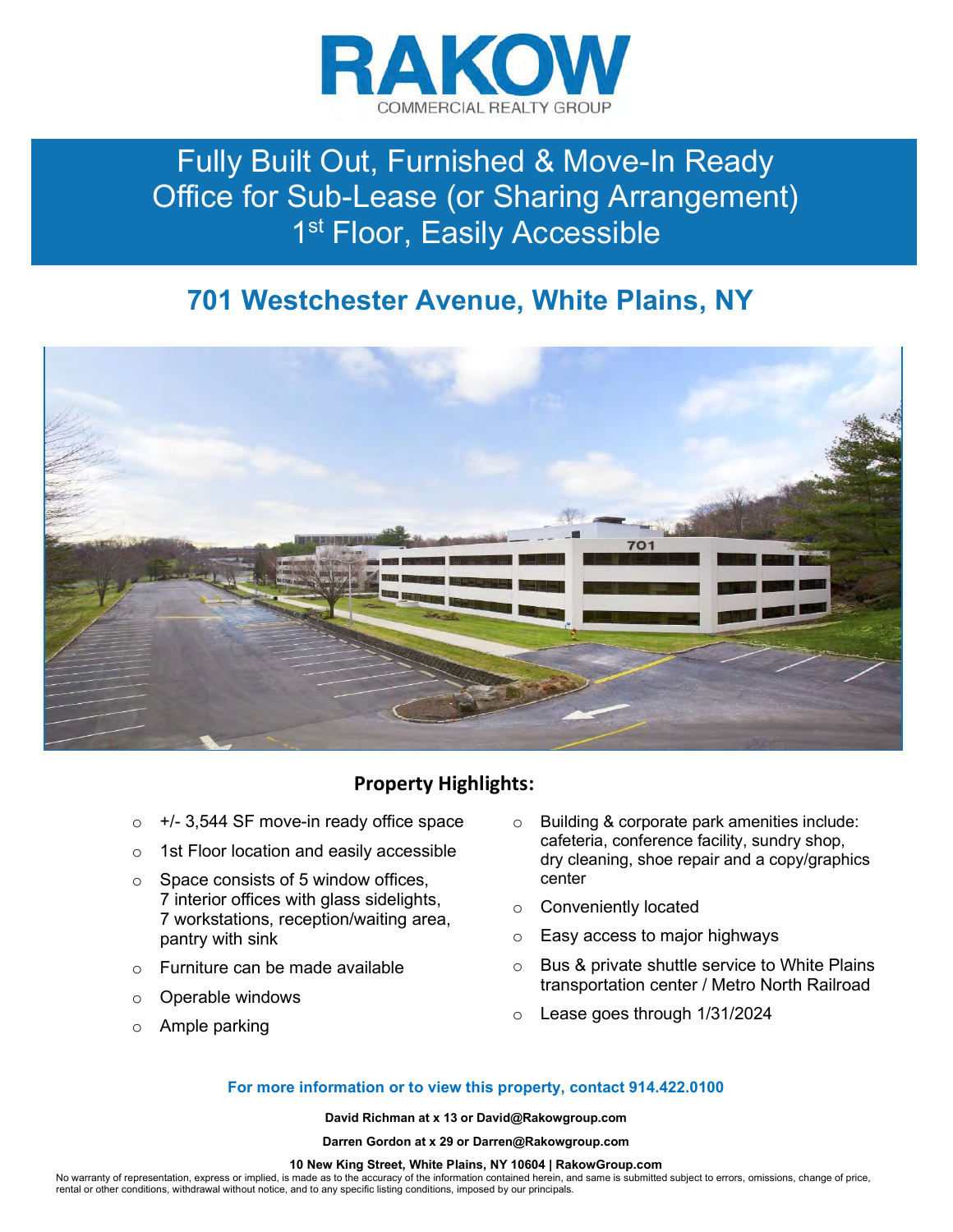

# Beautiful Built Out, Furnished & Move-In Ready Office for Sub-Lease (or Sharing Arrangement) 1<sup>st</sup> Floor, Easily Accessible

### 701 Westchester Avenue, White Plains, NY



#### For more information or to view this property, contact 914.422.0100

David Richman at x 13 or David@Rakowgroup.com

Darren Gordon at x 29 or Darren@Rakowgroup.com

10 New King Street, White Plains, NY 10604 | RakowGroup.com

No warranty of representation, express or implied, is made as to the accuracy of the information contained herein, and same is submitted subject to errors, omissions, change of price, rental or other conditions, withdrawal without notice, and to any specific listing conditions, imposed by our principals.